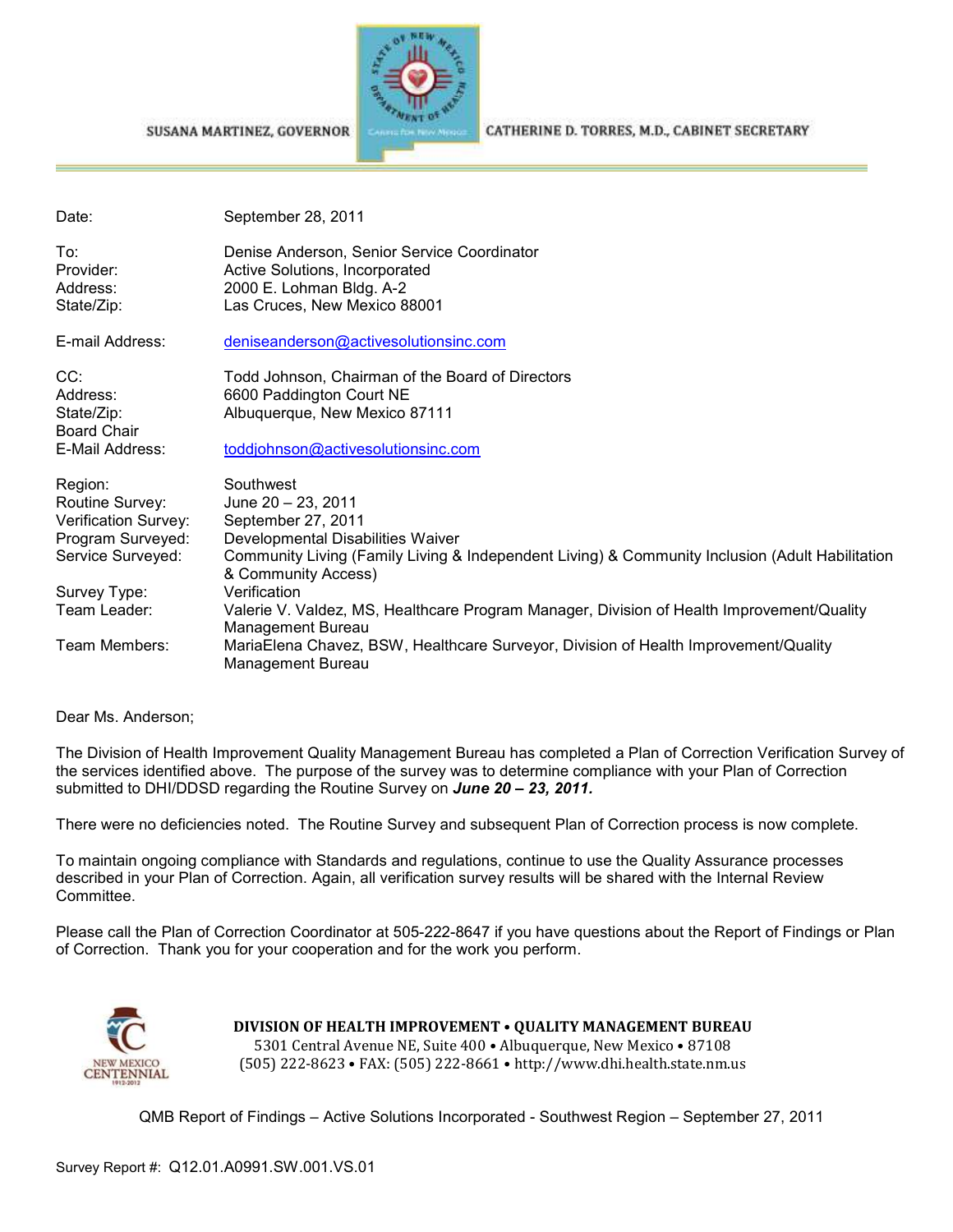Sincerely,

*Valerie V. Valdez, M.S.* 

Valerie V. Valdez, MS Team Lead/Healthcare Program Manager Division of Health Improvement Quality Management Bureau